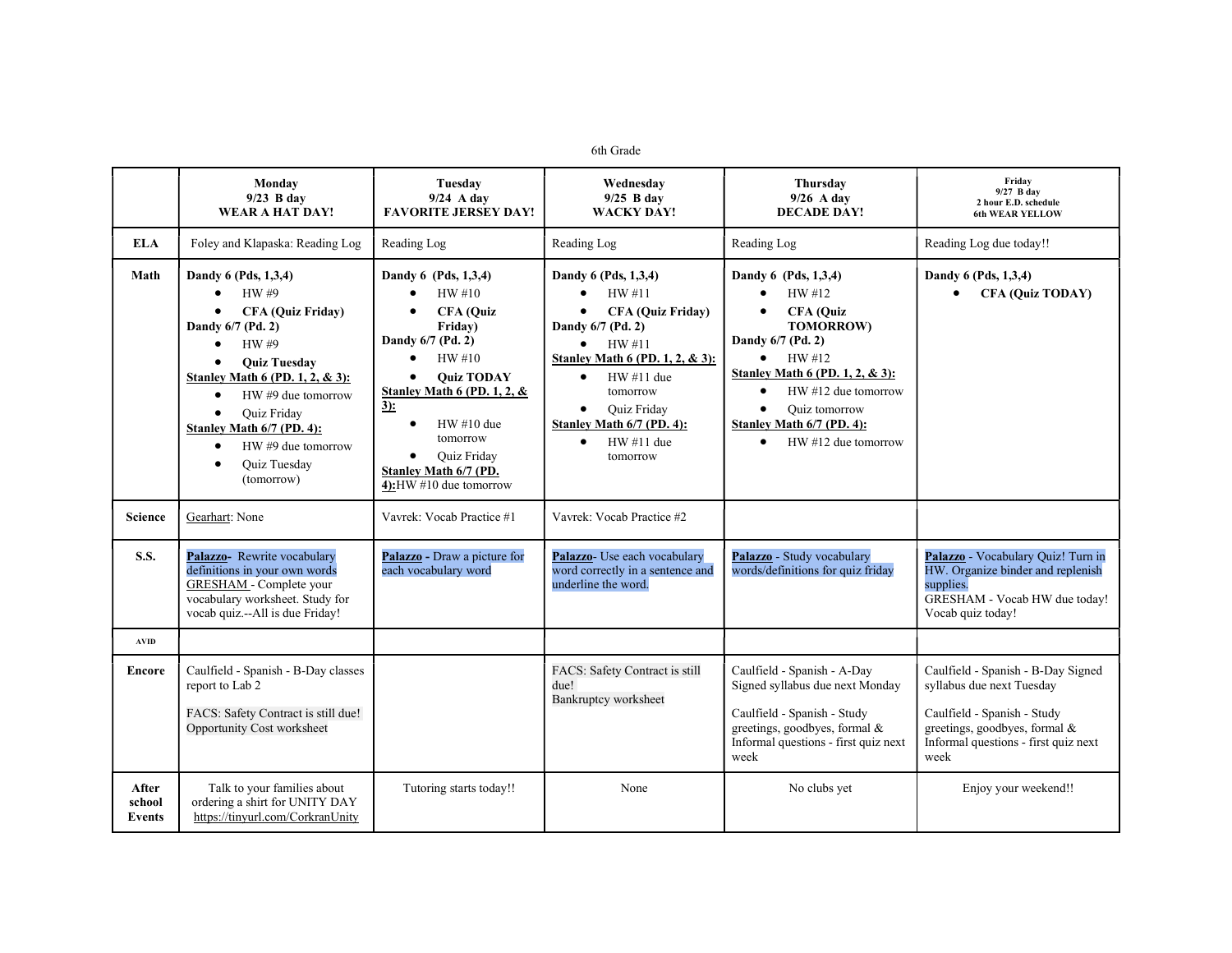|  | th Grade |
|--|----------|
|--|----------|

|                           | Monday<br>$9/23$ B day<br><b>WEAR A HAT DAY!</b>                                                                                                                                                                                               | Tuesdav<br>$9/24$ A day<br><b>FAVORITE</b><br><b>JERSEY DAY!</b> | Wednesday<br>$9/25$ B day<br><b>WACKY DAY!</b>   | Thursdav<br>$9/26$ A day<br><b>DECADE DAY!</b>          | Friday<br>$9/27$ B day<br>2 hour E.D. schedule<br><b>7th WEAR BLACK</b> |
|---------------------------|------------------------------------------------------------------------------------------------------------------------------------------------------------------------------------------------------------------------------------------------|------------------------------------------------------------------|--------------------------------------------------|---------------------------------------------------------|-------------------------------------------------------------------------|
| <b>ELA</b>                | <b>Reading Log due FRIDAY!</b>                                                                                                                                                                                                                 | <b>Reading Log due</b><br><b>FRIDAY!</b>                         | <b>Reading Log due</b><br><b>FRIDAY!</b>         | <b>Reading Log due</b><br><b>FRIDAY!</b>                | <b>Reading Log due</b><br><b>TODAY!</b>                                 |
| Math                      | Math 7 & 7/8: Sheet #109                                                                                                                                                                                                                       | Math 7 & 7/8: Sheet<br>#110                                      | Math 7 & 7/8: Sheet<br>#111                      | Math 7 & 7/8: Sheet<br>#112<br>Assessment on<br>Friday! | None! $:$<br><b>Quiz Day!</b>                                           |
| <b>Science</b>            | Maffett / Chiavacci: Returned Signed Syllabus by Friday                                                                                                                                                                                        | Maffett / Chiavacci:<br>Syllabus Due Friday                      | Maffett / Chiavacci:<br>Syllabus Due Friday      | Maffett / Chiavacci:<br>Syllabus Due Friday             | Maffett / Chiavacci:<br>Signed Syllabus Due<br>Today!                   |
| <b>S.S.</b>               | No HW                                                                                                                                                                                                                                          | No HW                                                            | No HW                                            | No HW                                                   | No HW                                                                   |
| <b>AVID</b>               |                                                                                                                                                                                                                                                | Finish all steps of<br>Spoons notes if<br>needed                 | Finish all steps of<br>Spoons notes if<br>needed |                                                         |                                                                         |
| <b>Encore</b>             | Heiligenthaler: Complete any missing work for digital<br>palette by the end of this week or it will not be accepted<br>True colors, 1st project due next week<br><b>FACS: Safety Contract is still due!</b><br><b>Play Clay reflection Due</b> |                                                                  |                                                  |                                                         |                                                                         |
| After<br>school<br>Events | Talk to your families about ordering a shirt for UNITY<br><b>DAY</b><br>https://tinyurl.com/CorkranUnity                                                                                                                                       | Tutoring starts today!!                                          | None                                             | No clubs yet                                            | Enjoy your weekend!!                                                    |